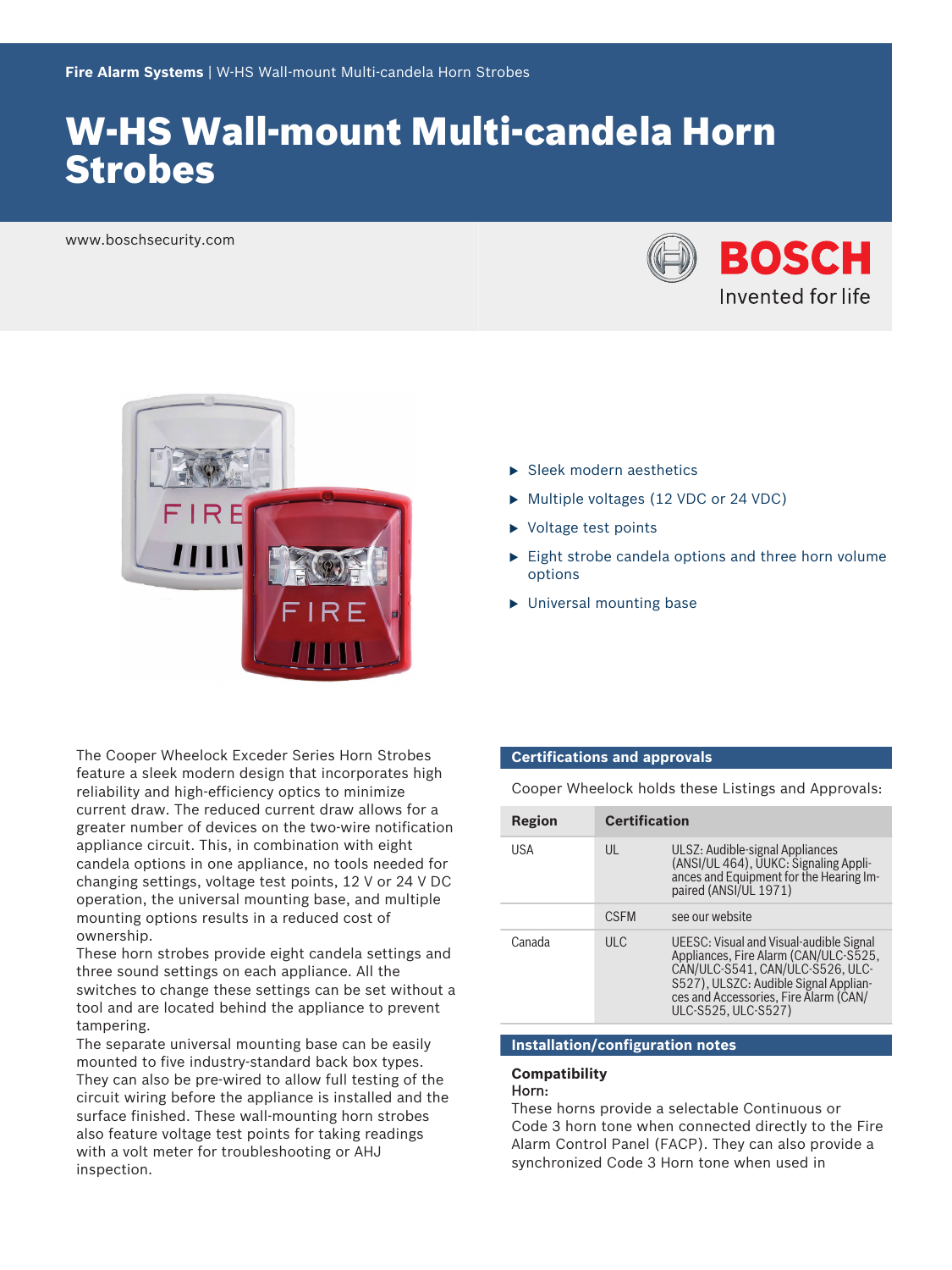conjunction with an FACP that incorporates the Cooper Notification sync protocol, a Cooper Notification Sync Module, or the Cooper Notification Power Supply. The Horn Appliances can be field set for High (HI), Medium (MED), or Low (LO) dBA sound output.

# Strobe:

These strobes provide a non-synchronized strobe appliance when connected directly to a Fire Alarm Control Panel (FACP), or provide a synchronized strobe appliance when used in conjunction with an FACP that incorporates the Cooper Notification sync protocol, a Cooper Notification Sync Module, or the Cooper Notification Power Supply. They are designed to flash at 1 flash per second minimum over their Regulated Voltage Range.

#### **Notice**  $\mathbf i$

Strobes are not designed to be used on coded systems in which the applied voltage is cycled on and off.

# Compatible Products

The following Bosch Security Systems, Inc. products are compatible with the Cooper Wheelock Exceder Series Horn Strobes:

| Category              | <b>Product ID</b>           | <b>Product Description</b>                                             |  |
|-----------------------|-----------------------------|------------------------------------------------------------------------|--|
| <b>Control Panels</b> | FPA-1000 <sup>1</sup>       | Analog Addressable Fire<br>Panels                                      |  |
|                       | FPD-7024 <sup>1</sup>       | Conventional or<br>Addressable <sup>2</sup> FACP                       |  |
|                       | D10024A <sup>3</sup>        | Analog FACP                                                            |  |
|                       | D8024 <sup>3</sup>          | Analog FACP                                                            |  |
|                       | D9124 <sup>3</sup>          | Addressable FACP                                                       |  |
|                       | D7024 <sup>3</sup>          | Conventional or<br>Addressable <sup>2</sup> FACP                       |  |
|                       | D7022 <sup>3</sup>          | <b>Conventional FACP</b>                                               |  |
| Modules               | SM-12/24-R                  | Synchronization module<br>(red)                                        |  |
|                       | DSM-12/24-R                 | Dual synchronization<br>module (red)                                   |  |
| Power Supplies        | FPP-RNAC-8A-4C <sup>1</sup> | <b>Remote Notification</b><br>Appliance Circuit (RNAC)<br>Power Supply |  |
|                       | PS-24-8MC <sup>1</sup>      | Power supply with built-in                                             |  |

<sup>1</sup> These products have built-in Cooper Notification synch protocol.

synchronization protocol

2 When used with a D7039 Multiplex Expansion Module, the FPD‑7024 or the D7024 become addressable FACPs.

3 For synchronization, use the SM or DSM modules with these control panels.

# **Mounting Considerations**

The Universal Mounting Base supplied with each horn strobe can be pre-wired. With the supplied Contact Cover in place, the pre‑wired circuit can be checked for continuity before the horn strobes are mounted. The horn strobes snap onto the pre-installed Universal Mounting Bases with the Contact Covers removed and can be secured to the base with an optional securing screw. The Universal Mounting Base flush mounts on single-gang, double-gang, 4 in. square, 4 in. octal, 3.5 in. octal, and 100 mm European-type back boxes.

# **Wiring Considerations**

The wiring terminals on the Universal Mounting Base accept two appliance wires with diameters between 12 AWG and 18 AWG (ISO 4 mm<sup>2</sup> and 0.75 mm<sup>2</sup>) at each terminal.

| <b>Parts included</b> |                                                                                    |  |  |
|-----------------------|------------------------------------------------------------------------------------|--|--|
| Quant.                | Component                                                                          |  |  |
| 1                     | Horn Strobe appliance                                                              |  |  |
|                       | Universal mounting base                                                            |  |  |
|                       | Contact cover                                                                      |  |  |
|                       | Hardware pack<br>• Two pan head mounting screws<br>One securing screw<br>$\bullet$ |  |  |
|                       | Literature - Installation Instructions                                             |  |  |

# **Technical specifications**

#### **Electrical**

### Horn and Strobe Current Draw<sup>5</sup>

|  |  |  |  |  | 24 V nominal (16.0 V to 33.0 V range) |
|--|--|--|--|--|---------------------------------------|
|--|--|--|--|--|---------------------------------------|

| Voltage<br><b>Type</b> | Volume<br>Setting | <b>Current Draw</b>                                                                                                                   |  |  |
|------------------------|-------------------|---------------------------------------------------------------------------------------------------------------------------------------|--|--|
| DC:                    | High:             | 15 cd: 82 mA, 15/75 cd: 95 mA,<br>30 cd: 102 mA, 75 cd: 148 mA,<br>95 cd: 176 mA, 110 cd: 197 mA,<br>135 cd: 242 mA, 185 cd: 282 mA   |  |  |
|                        | Medium:           | 15 cd: 73 mA, 15/75 cd: 83 mA,<br>30 cd: 87 mA, 75 cd: 139 mA,<br>95 cd: 163 mA, 110 cd: 186 mA,<br>135 cd: 230 mA, 185 cd: 272 mA    |  |  |
|                        | Low:              | 15 cd: 65 mA, 15/75 cd: 75 mA,<br>30 cd: 87 mA, 75 cd: 139 mA,<br>95 cd: 157 mA, 110 cd: 184 mA,<br>135 cd: 226 mA, 185 cd: 267 mA    |  |  |
| FWR:                   | High:             | 15 cd: 133 mA, 15/75 cd: 138 mA,<br>30 cd: 138 mA, 75 cd: 216 mA,<br>95 cd: 258 mA, 110 cd: 289 mA,<br>135 cd: 357 mA, 185 cd: 384 mA |  |  |
|                        | Medium:           | 15 cd: 112 mA, 15/75 cd: 126 mA,<br>30 cd: 126 mA, 75 cd: 201 mA,<br>95 cd: 247 mA, 110 cd: 272 mA,<br>135 cd: 340 mA, 185 cd: 378 mA |  |  |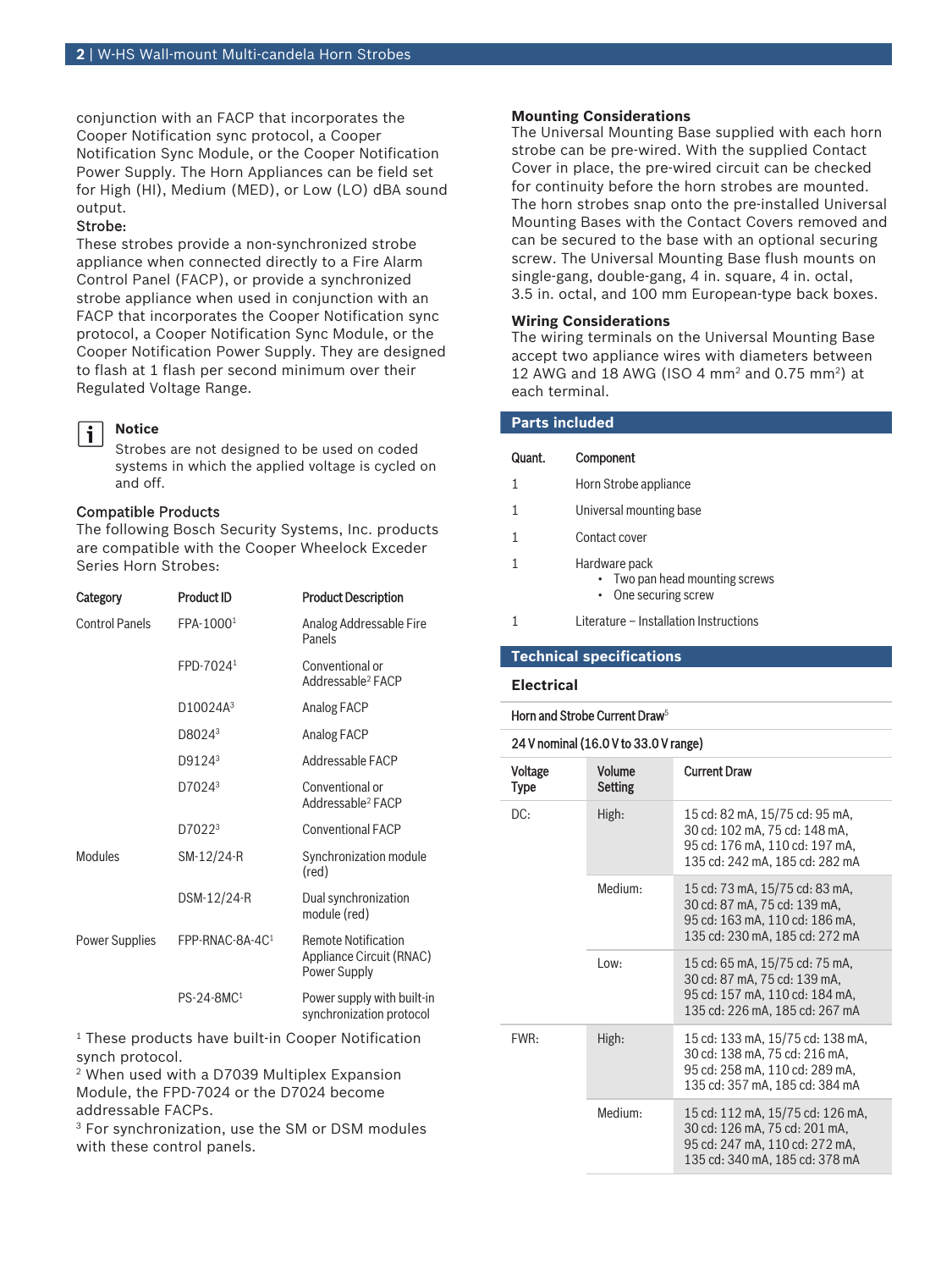| н<br>u |  |
|--------|--|
|        |  |

15 cd: 106 mA, 15/75 cd: 120 mA, 30 cd: 120 mA, 75 cd: 196 mA, 95 cd: 235 mA, 110 cd: 265 mA,

135 cd: 331 mA, 185 cd: 375 mA

### 12 V nominal (8.0 V to 17.5 V range)

| Voltage<br><b>Type</b> | Volume<br>Setting | <b>Current Draw</b>             |  |
|------------------------|-------------------|---------------------------------|--|
| DC:                    | High:             | 15 cd: 125 mA, 15/75 cd: 159 mA |  |
|                        | Medium:           | 15 cd: 122 mA, 15/75 cd: 153 mA |  |
|                        | l ow:             | 15 cd: 120 mA, 15/75 cd: 148 mA |  |

#### Voltage (input)

| Regulated      | Range            |
|----------------|------------------|
| 12 VDC         | 8.0 V to 17.5 V  |
| 24 VDC or Vrms | 16.0 V to 33.0 V |

5 Current Draw is the same for the Continuous Horn and Code 3 Horn Settings.

## **Environmental**

| Environment:             | Indoor, dry                        |
|--------------------------|------------------------------------|
| Relative Humidity:       | $93\pm2\%$ maximum, non-condensing |
| Temperature (operating): | +32°F to +120°F (0°C to +49°C)     |

#### **Mechanical**

| Candela Ratings <sup>3</sup> : | 15 cd, 15/75 cd <sup>4</sup> , 30 cd, 75 cd, 95 cd,<br>110 cd. 135 cd. or 185 cd                      |
|--------------------------------|-------------------------------------------------------------------------------------------------------|
| Dimensions:                    | 5.24 in. x 4.58 in. x 2.19 in.<br>$(133.1 \text{ mm} \times 116.4 \text{ mm} \times 55.7 \text{ mm})$ |
| Material:                      | Molded plastic enclosure incorporating<br>a Xenon flashtube and Lexan lens.                           |
| <b>Volume Settings:</b>        | 90 db, 95 db, or 99 db                                                                                |

3 When set for 12 V operation, strobe devices are only approved by UL to be set at 15cd or 15/75 cd and only to be powered by DC not FWR.

4 Although this product is UL Listed at 15 cd, it provides 75 cd on axis.

#### **Audible Patterns and Ratings**

| Pattern      | <b>Volume</b><br>Setting       | Sound Output <sup>1</sup> |        |        |
|--------------|--------------------------------|---------------------------|--------|--------|
|              |                                | 8.0V                      | 12.0V  | 17.5V  |
| Continuous:  | High:                          | 83 dBa                    | 88 dBa | 91 dBa |
|              | Medium<br>$\ddot{\phantom{a}}$ | 79 dBa                    | 82 dBa | 86 dBa |
|              | Low:                           | 72 dBa                    | 76 dBa | 79 dBa |
| Code $3^2$ : | High:                          | 80 dBa                    | 84 dBa | 86 dBa |
|              | Medium                         | 74 dBa                    | 78 dBa | 82 dBa |
|              | Low:                           | 68 dBa                    | 72 dBa | 76 dBa |

|              |                                | 16.0V  | 24.0V  | 30.0V  |
|--------------|--------------------------------|--------|--------|--------|
| Continuous:  | High:                          | 91 dBa | 93 dBa | 96 dBa |
|              | Medium<br>$\ddot{\phantom{a}}$ | 86 dBa | 89 dBa | 92 dBa |
|              | Low:                           | 78 dBa | 82 dBa | 85 dBa |
| Code $3^2$ : | High:                          | 86 dBa | 89 dBa | 91 dBa |
|              | Medium                         | 81 dBa | 85 dBa | 84 dBa |
|              | low:                           | 74 dBa | 78 dBa | 80 dBa |

1 Sound output is a minimum UL rating based on sound power measurements at a distance of 10 ft (3 m) in a reverberant test room per UL464.

2 The Code 3 temporal pattern (1/2 second on, 1/2 second off, 1/2 second on, 1/2 second off, 1/2 second on, 1-1/2 second off and repeat) is specified by ANSI and NFPA 72 for standard emergency evacuation signaling.



### **Notice**

The Code 3 temporal pattern should be used only for fire evacuation signaling and not for any other purpose.

# **Trademarks**

All hardware and software product names used in this document are likely to be registered trademarks and must be treated accordingly.

### **Ordering information**

# **W‑HSR Wall‑mount Multi‑candela Horn Strobe (two‑wire, 12/24 V, red)**

Rectangular red two‑wire horn strobe field‑selectable for three volume options and eight candela options. Order number **W-HSR**

# **W‑HSW Wall‑mount Multi‑candela Horn Strobe (two‑wire, 12/24 V, white)**

Rectangular white two‑wire horn strobe field‑selectable for three volume options and eight candela options. Order number **W-HSW**

#### **Accessories**

**DSM‑12/24‑R Dual Synchronization Module (red)** A 12/24 VDC Cooper Wheelock module that synchronizes notification appliances on a single Class A or two Class B circuits. Order number **DSM‑12/24‑R**

# **SM‑12/24‑R Single Synchronization Module (red)**

A 12/24 VDC Cooper Wheelock module that synchronizes notification appliances on Class B alarm circuits.

### Not Available.

Order number **SM‑12/24‑R**